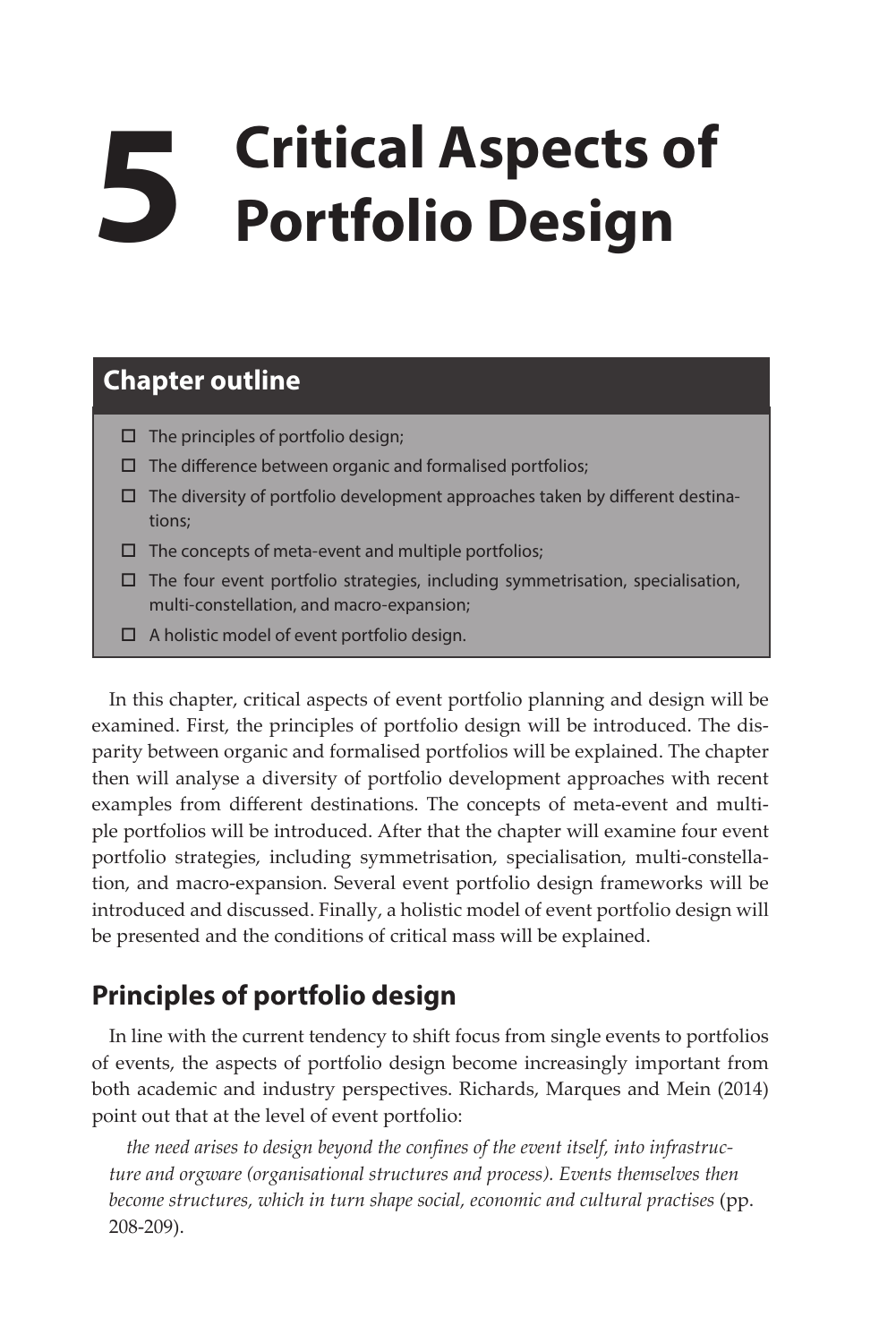The planning and design of a portfolio of events contributes to a city experiencescape (O'Dell, 2005) or even results in the development of distinctive event-scapes (Richards et al., 2014), which are places where the consumption of experiences of pleasure, entertainment and sociability occurs. Ziakas (2014) argues that the design of an event portfolio is a primary task for city event planners. This process entails strategic decision-making, portfolio concept development, packaging of events, scheduling the event-related activities, overall portfolio coordination and development of a synergetic value of the portfolio parts. Prior to decision-making regarding which events to consolidate in an event portfolio, it is crucial to audit the entire population of events in a destination (Getz, 2005; Ziakas, 2014). Local and regional, small and medium events in the course of time have the potential to transform into more substantial tourist and investment attractions (Andersson, Getz, & Mykletun, 2013). Hence, the continuous analysis and evaluation of existing local events is a fundamental requirement for the development of a balanced and successful portfolio of events (Getz, 2012). The design of an event portfolio is a dynamic process that:

*entails the strategic decision-making on the events to be included…, involves a meticulous account of the exogenous factors that impact on the event portfolio, which event characteristics should be fostered within the portfolio and which leveraging strategies to be employed* (Ziakas, 2014, p. 163).

The fundamental principles for effective event portfolio design are the following:

- **1 A common ground** for building community capacity to capitalise on an event portfolio serves to develop an internal logic that facilitates the assembling of events as well as inter-organisational collaboration among different event stakeholders (Ziakas & Costa, 2011a).
- **2 Strategic planning** is required to prevent the innate risks of events' relatedness such as exhausting local resources, hosting monotonously repetitive event elements or exceeding demand for events (Ziakas & Costa, 2011b).
- **3 The Triple Bottom Line** (Hede, 2008; O'Brien & Chalip, 2008) should be at the core of an event portfolio strategy in order to balance the economic and social outcomes of events and facilitate the fair distribution of benefits and the balanced dissemination of economic, social and environmental impacts (Campbell, 1996).

The above principles demand the embeddedness of event portfolios into the environment and structures of their host community. Besides, the nature and qualities of portfolios are based on the particular needs and characteristics of host communities, which can enable the effective deployment of local resources in portfolio strategies. Portfolio embeddedness is multifaceted, integrating contextual, operational and socio-cultural dimensions (Ziakas, 2013). The contextual dimension comprises the local policy setting, economic and market conditions